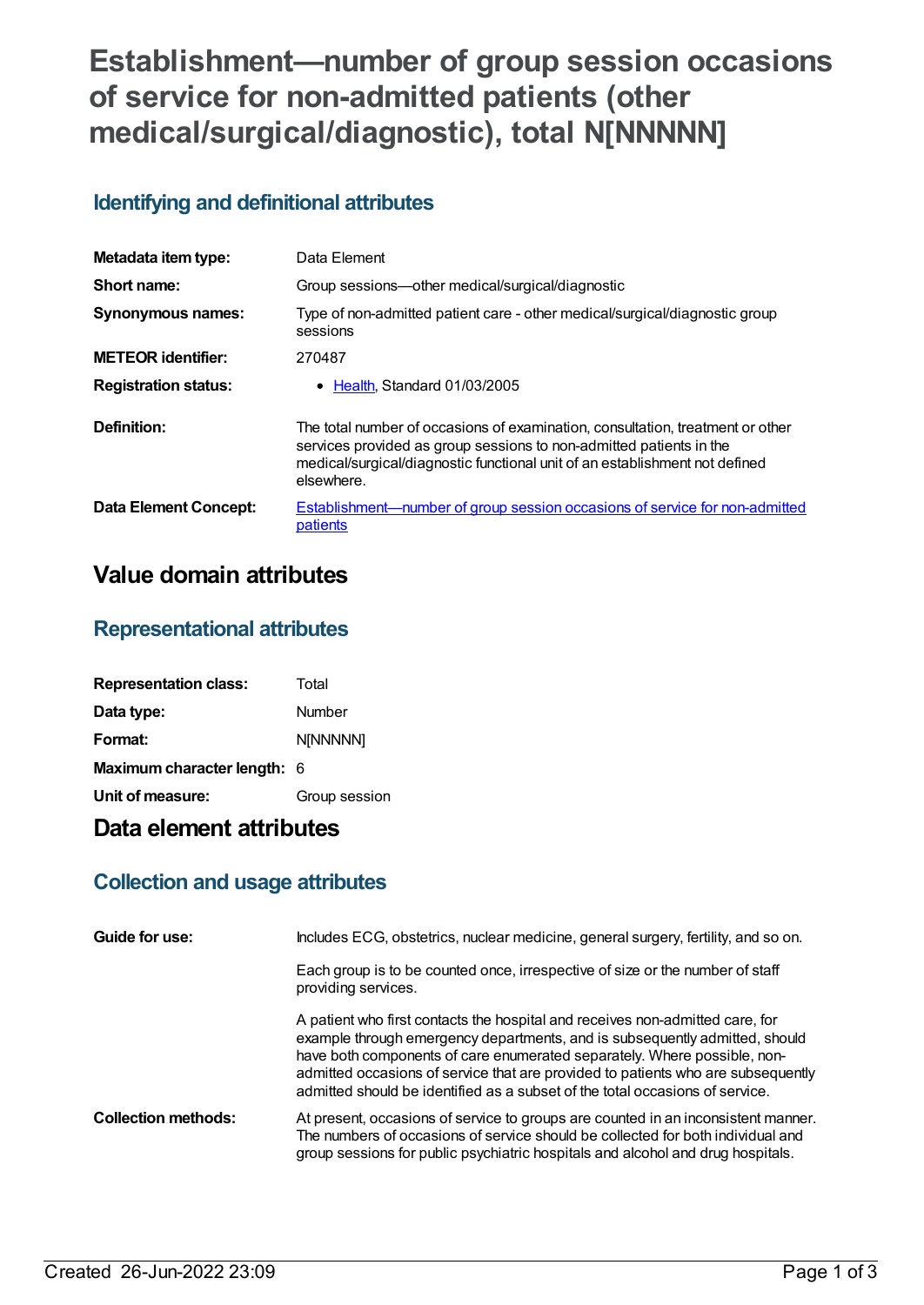**Comments:** This metadata item is derived from metadata items that are not currently specified in METeOR, but which are recorded in various ways by hospitals/outpatient departments. Examples include identifiers of individual consultations/visits, and diagnostic tests.

> This metadata item identifies types of services provided to non-admitted patients in different institutional ways in different systems. It is not a summary casemix classification.

> The list of Type of non-admitted patient care categories was to be developed using typical functional units or cost centres within existing institutions. These would include designated wards or departments and specialised clinics. Although the current statistical/financial returns submitted to the various health authorities by their hospitals do not provide a minimum subset, an effort has been made to define the categories in respect to those areas commonly collected. Many functional units provide services to both admitted patients and non-admitted patients, for example pathology. Only occasions of service for non-admitted patients should be included in this section.

#### **Source and reference attributes**

**Submitting organisation:** National minimum data set working parties

#### **Relational attributes**

| <b>Related metadata</b><br>references:                      | Supersedes <b>E</b> Group sessions, version 1, Derived DE, NHDD, NHIMG,<br>Superseded 01/03/2005.pdf (14.1 KB) No registration status                    |
|-------------------------------------------------------------|----------------------------------------------------------------------------------------------------------------------------------------------------------|
|                                                             | Supersedes <b>E</b> Type of non-admitted patient care, version 1, Derived DE, NHDD,<br>NHIMG, Superseded 01/03/2005.pdf (26.0 KB) No registration status |
| <b>Implementation in Data Set</b><br><b>Specifications:</b> | Public hospital establishments NMDSHealth, Superseded 21/03/2006                                                                                         |
|                                                             | Implementation start date: 01/07/2005                                                                                                                    |
|                                                             | Implementation end date: 30/06/2006                                                                                                                      |
|                                                             | Public hospital establishments NMDSHealth, Superseded 23/10/2006                                                                                         |
|                                                             | Implementation start date: 01/07/2006                                                                                                                    |
|                                                             | Implementation end date: 30/06/2007                                                                                                                      |
|                                                             |                                                                                                                                                          |
|                                                             | Public hospital establishments NMDS 2007-08Health, Superseded 05/02/2008                                                                                 |
|                                                             | Implementation start date: 01/07/2007                                                                                                                    |
|                                                             | Implementation end date: 30/06/2008                                                                                                                      |
|                                                             |                                                                                                                                                          |
|                                                             | Public hospital establishments NMDS 2008-09Health, Superseded 03/12/2008                                                                                 |
|                                                             | Implementation start date: 01/07/2008                                                                                                                    |
|                                                             | Implementation end date: 30/06/2009                                                                                                                      |